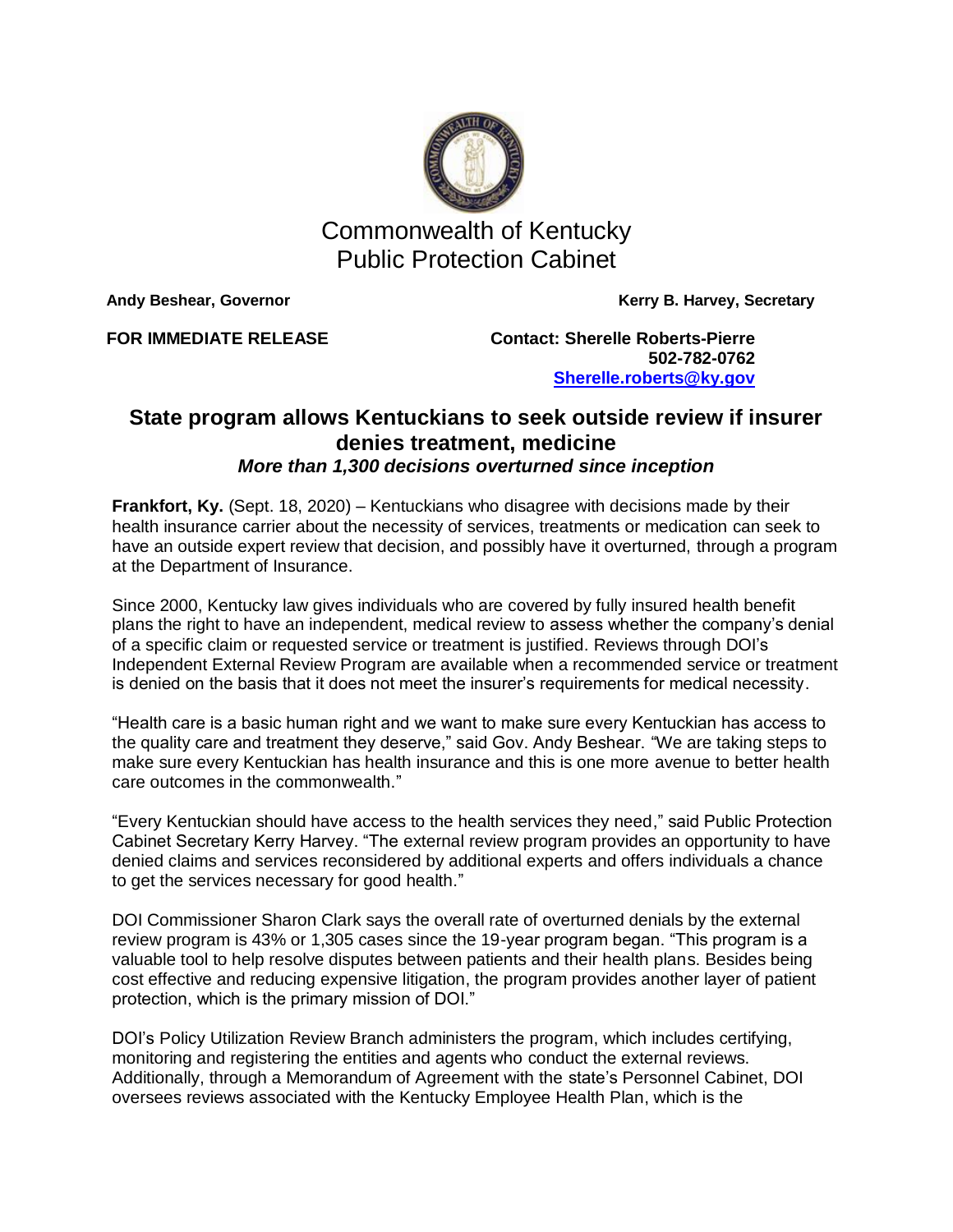Commonwealth's self-funded health insurance arrangement administered by Anthem and CVS/Caremark.

To be eligible, the following conditions must be met as outlined in state law:

- The insurer rendered an adverse determination or denied a service/drug;
- The insurer failed to make a timely decision on the covered person's appeal of an adverse determination or denial of service/drug;
- If the adverse determination or denial was for a prospective (pre-service) and the member was enrolled with that insurer on the date the proposed service was requested; and,
- The entire cost of the course of treatment is greater than \$100. The Affordable Care Act preempted this cost limitation.

When a claim is denied, the company informs its member of their rights to request a review and provides instructions on how to make a request in writing. In emergencies, members can make the request verbally, but follow up with a written request. A \$25 fee to the independent review entity can be waived upon documentation of financial hardship. Review requests must be made within four months of the date you receive a notice or final determination from your insurer that your claim has been denied. Decisions are made within 72 hours for urgent reviews and 21 days for standard reviews. An extension of 14 days to provide a decision for a standard review can be given if all parties agree.

For additional information on the Independent External Review Program, visit the [Department of](https://insurance.ky.gov/ppc/Documents/abdappeal071217.pdf)  Insurance [page online](https://insurance.ky.gov/ppc/Documents/abdappeal071217.pdf) or contact the Kentucky Department of Insurance at (502) 564-3630.

**###**